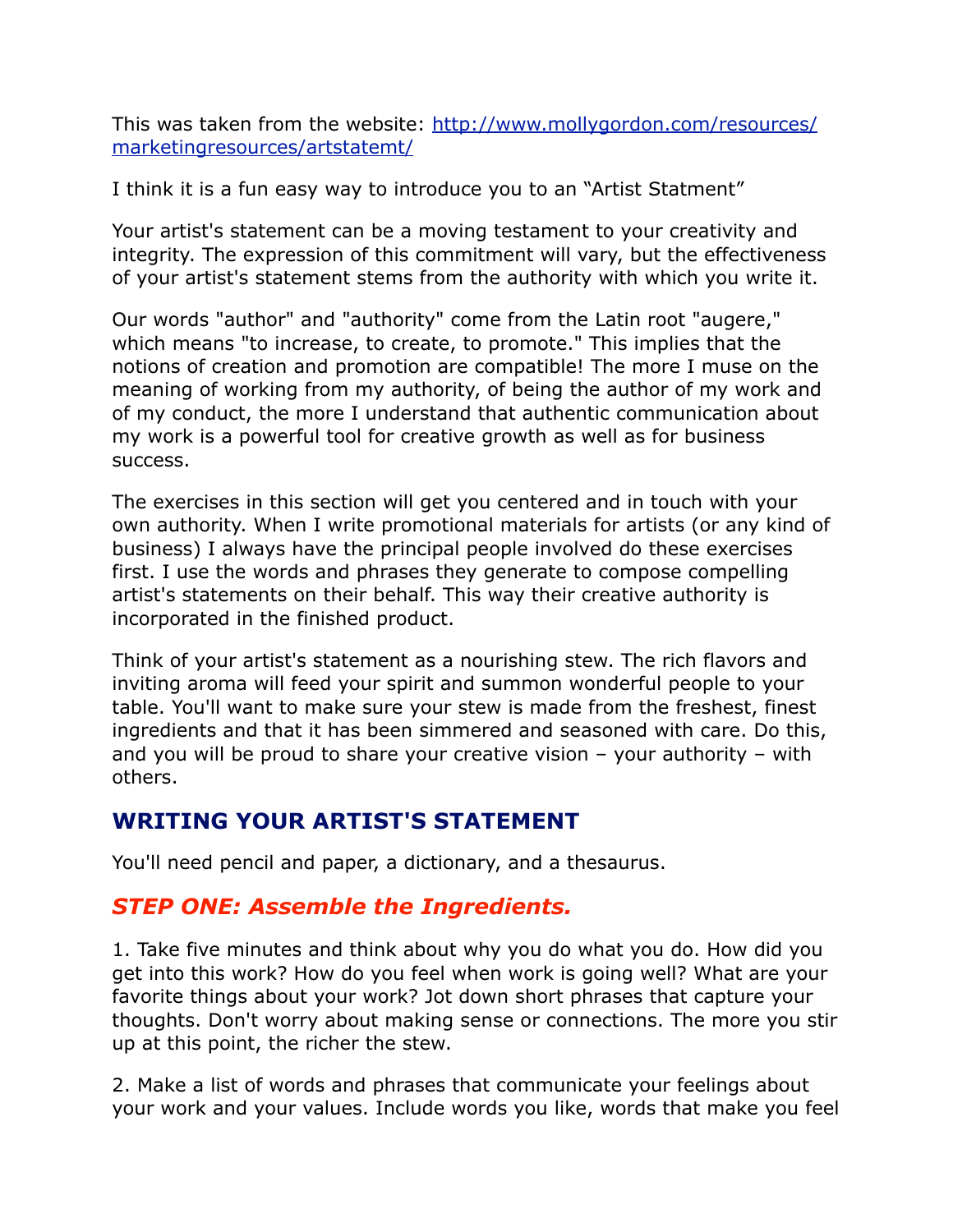good, words that communicate your values or fascinations. Be loose. Be happy. Be real. Think of these as potential seasonings for your stew. You don't have to choose which ones to use just yet, so get them all out of the cupboard.

3. Answer these questions as simply as you can. Your answers are the meat and potatoes of your stew. Let them be raw and uncut for now.

- 1. What is your favorite tool? Why?
- 2. What is your favorite material? Why?
- 3. What do you like best about what you do?
- 4. What do you mean when you say that a piece has turned out really well?
- 5. What patterns emerge in your work? Is there a pattern in the way you select materials? In the way you use color, texture or light?
- 6. What do you do differently from the way you were taught? Why?
- 7. What is your favorite color? List three qualities of the color. Consider that these qualities apply to your work.

4. Look at your word list. Add new words suggested by your answers to the questions above.

5. Choose two key words from your word list. They can be related or entirely different. Look them up in a dictionary. Read all the definitions listed for your words. Copy the definitions, thinking about what notions they have in common. Look your words up in a Thesaurus. Read the entries related to your words. Are there any new words that should be added to your word list?

6. Write five sentences that tell the truth about your connection to your work. If you are stuck, start by filling in the blanks below.

When I work with The Mann am reminded that Theorem 2.

I begin a piece by the control of the set of the set of the set of the set of the set of the set of the set of the set of the set of the set of the set of the set of the set of the set of the set of the set of the set of t

I know a piece is done when

When my work is going well, I am filled with a sense of  $\blacksquare$ 

When people see my work, I'd like them to \_\_\_\_\_\_\_\_\_\_\_\_\_\_\_\_\_.

# *STEP TWO: Filling the Pot.*

Write a three paragraph artist's statement. Keep your sentences authentic and direct. Use the present tense ("I am," not "I was," "I do," not "I did.")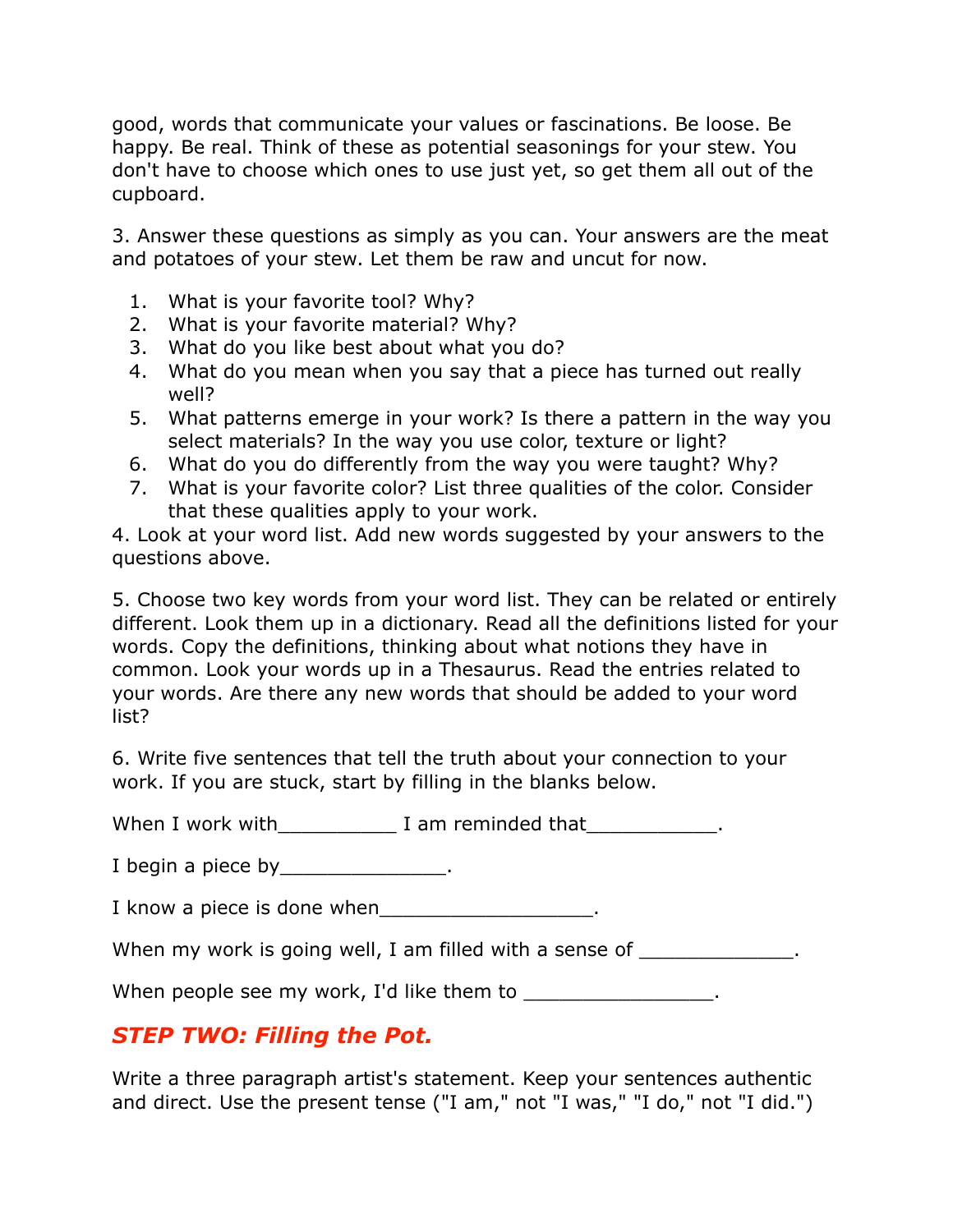Be brave: say nice things about yourself. If you find that you falter, write three paragraphs about an artist whose work you admire. Then write about yourself as though you were an admiring colleague. As a rule, your artist's statement should be written in the first person. Refer to yourself with the pronouns "I, me, my." If this blocks you, write in the third person, then go back and change the pronouns as needed when you get to Step Four. Use the suggestions below to structure your statement. Write three to five sentences per paragraph.

**First paragraph**. Begin with a simple statement of why you do the work you do. Support that statement, telling the reader more about your goals and aspirations.

**Second paragraph**. Tell the reader how you make decisions in the course of your work. How and why do you select materials, techniques, themes? Keep it simple and tell the truth.

**Third paragraph**. Tell the reader a little more about your current work. How it grew out of prior work or life experiences. What are you exploring, attempting, challenging by doing this work.

## *STEP THREE: Simmering the Stew.*

Your artist's statement is a piece of very personal writing. Let it simmer overnight before your reread it. This incubation period will help give you the detachment necessary to polish the writing without violating your sense of integrity and safety. While your statement simmers, let your mind wander over the ingredients you assembled in Step One. Allow yourself to experience the truth of your creative experience. Marvel at the wealth of seasonings and abundance of vegetables you have at your disposal. Enjoy the realization that your work is grounded in real values and experience. If you think of things you might have left out of your statement, jot them down, but leave the statement alone.

## *STEP FOUR: Taste and Correct the Seasonings.*

Read your statement out loud. Listen to the way the sounds and rhythms seem to invite pauses. Notice places where you'd like the sound or rhythm to be different. Experiment with sounding out the beats of words that seem to be missing until they come to mind. Do this several times until you have a sense of the musical potential of your statement. As you read your statement, some phrases will ring true and others false. Think about the ones that aren't on the mark and find the true statement lurking behind the false one. You may find that the truth is a simpler statement than the one